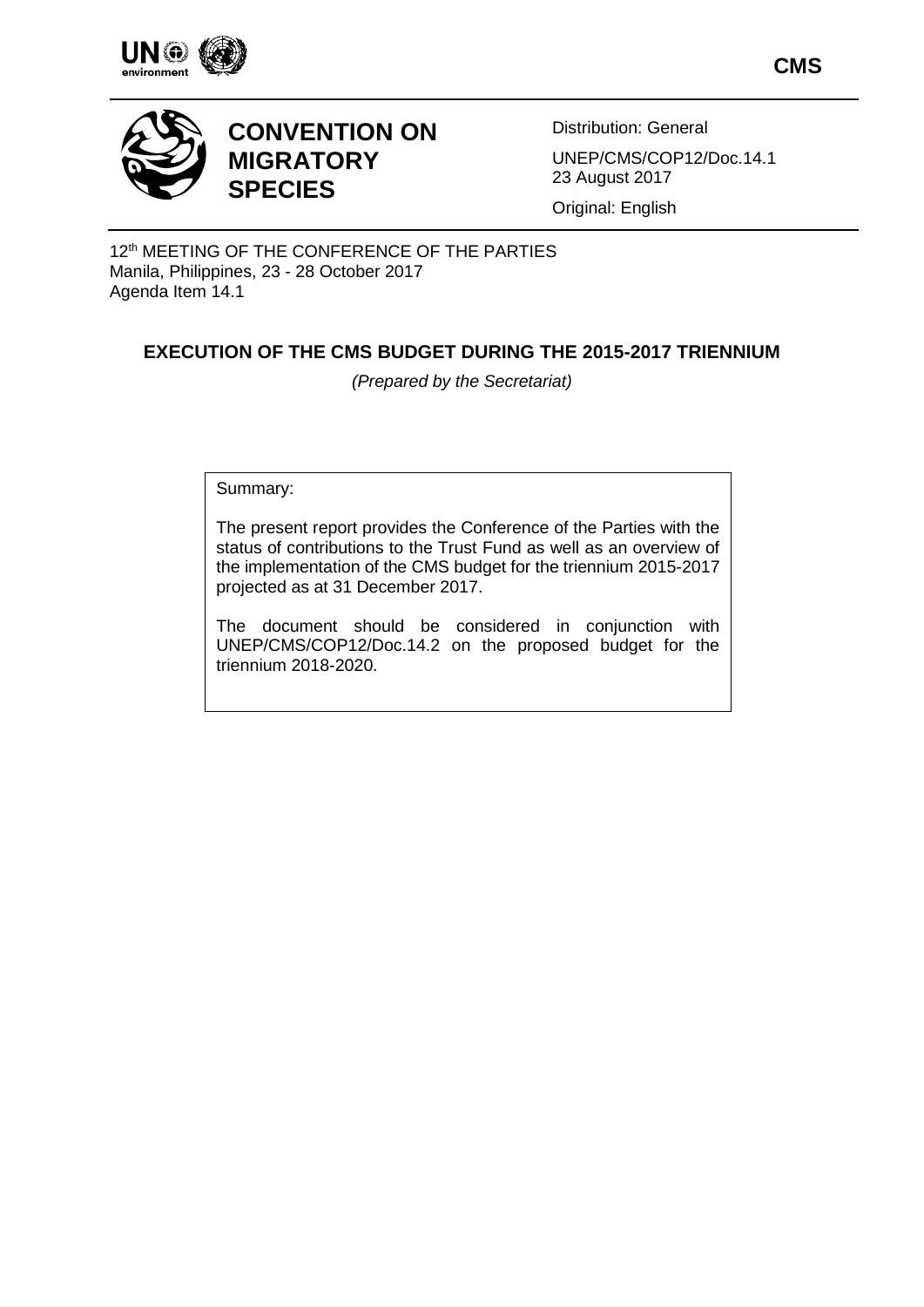## **EXECUTION OF THE CMS BUDGET DURING THE 2015-2017 TRIENNIUM**

### **Background**

1. In Resolution 11.1 on Financial and Administrative Matters, the Conference of the Parties (COP) adopted the budget for the triennium 2015-2017. The present report provides the COP with an overview of the implementation of the CMS budget for the triennium 2015- 2017 as well as status of the assessed contributions as at 17 August 2017. The report also responds to CMS Resolution 11.1, Annex III, paragraph 4 (e), which requested the Secretariat to provide members of the Finance and Budget Subcommittee with bi-annual reports which identify and explain any projected expenditure that differs from the approved budget by more than 20 per cent for total staff costs or, in the case of non-staff costs, for each activity, together with a proposed approach for managing any such projected overspend.

#### Execution of the budget for the 2015-2017 triennium

#### **Status of the Trust Fund for Assessed Contributions as at 17 August 2017**

- 2. Article VII, paragraph 4 of the Convention requires each Party to contribute to the budget adopted by the COP for the financial period according to the agreed United Nations scale of assessment. As per Resolution 11.1, assessed contributions approved by COP11 for the triennium budget 2015-2017 stand at €7,442,630.
- 3. As at 17 August 2017, 88.2 per cent of total assessed contributions for the triennium 2015-2017, which amounts to €6,568,434 has been paid. This means that the total unpaid pledges as at 17 August 2017 amount to €983,332 (€644,378 for 2017, €229,818 for the period 2015-2016 and €109,136 for prior years). As shown in the table in Annex 1, out of total 120 Parties, 56 have not fully paid their assessed contributions to the Trust Fund for the triennium 2015-2017. Based on past experience, several of these outstanding contributions are collectable with a certain degree of reliability; this being the case, it is expected that the contributions to Trust Fund will be increased further in the last months of 2017.
- 4. The tendency of the majority of the Parties to pay their contributions late in the year or in the year following the one in which they are due gives cause for concern to the Secretariat, since this has an effect on cashflow, particularly now due to the recently deployed new enterprise resource planning system "Umoja" at the UN Secretariat, including UN Environment. The new system applies strict cash management of the contributions from the Parties: funds can only be committed when the contributions are paid to the Trust Fund as available cash. It is therefore worth recalling paragraph 5 of Resolution 11.1, which urges Parties to pay their contributions as promptly as possible, preferably not later than March in the year to which they relate.
- 5. In order to collect arrears, the Secretariat sent personalized letters in May 2017 to those Parties from Europe that had contributions outstanding at that time. In August 2017, the Secretariat sent separate reminders to 17 Parties that had arrears of more than three years drawing their attention to the paragraph 9 of Resolution 11.1 by which their voting rights at the Twelfth Meeting of the Conference of the Parties would be withdrawn if payments were not received.

### **Status of New Parties' assessed contributions**

6. Four new Parties (Afghanistan in August 2015, Brazil in October 2015, the United Arab Emirates in May 2016 and Iraq in August 2016) acceded the Convention during the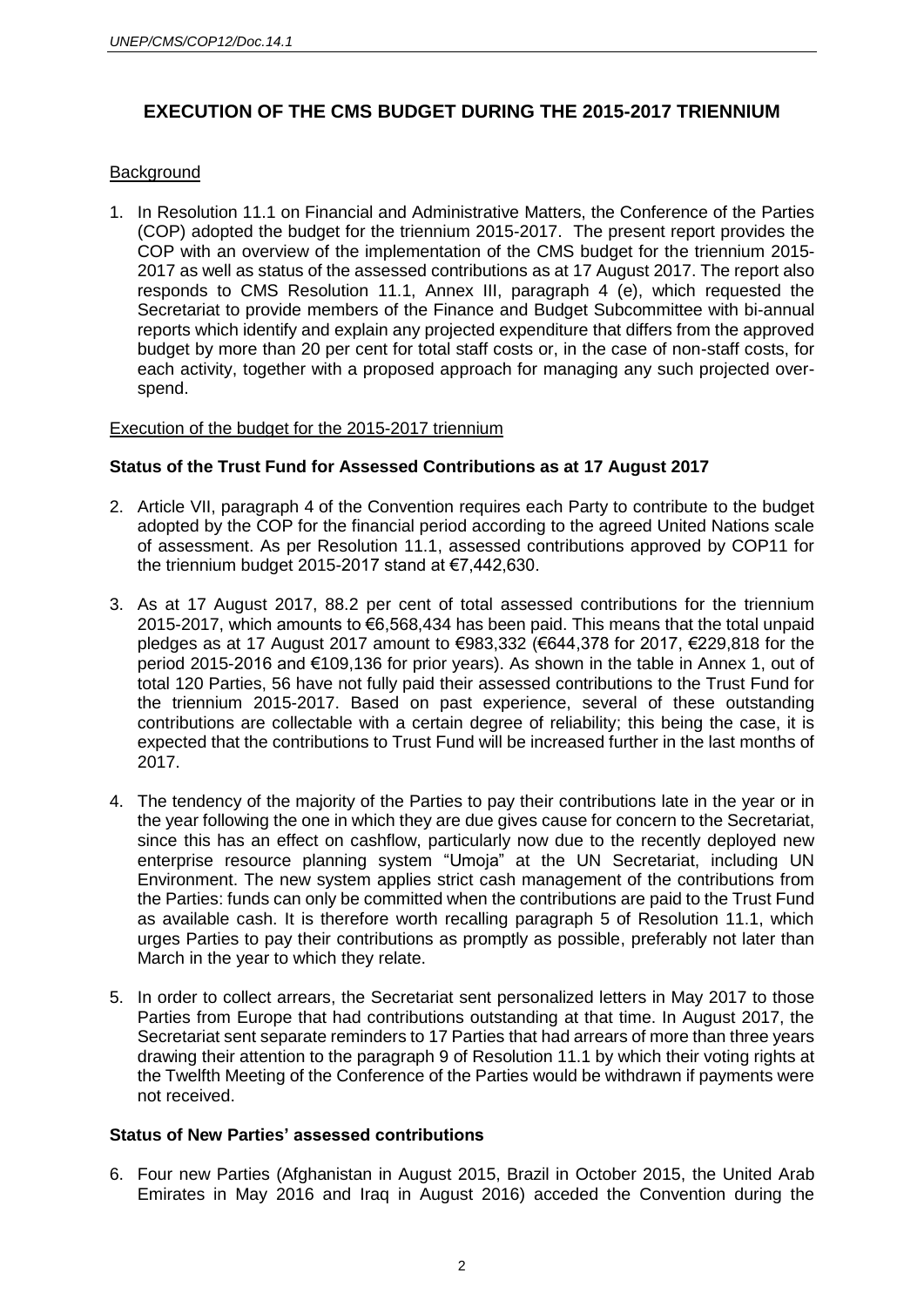triennium 2015-2017. Total new assessed contributions attributable to the four new Parties amount to €425,268, of which €660 has been paid by Afghanistan leaving €424,608 outstanding from the remaining three new Parties.

### **Budget Implementation for the period 2015-2017**

- 7. COP11 adopted the triennium budget for 2015-2017 amounting to €7,442,629, including Programme Support Cost (PSC) of 13 per cent. The 44<sup>th</sup> meeting of the Standing Committee (StC44) in October 2015 authorized the Secretariat to draw down €179,000, including PSC, from the trust fund reserve, to cover the following areas in 2016 and 2017: €35K to cover the cost of replacing the P2 Associate Programme Officer dealing with Terrestrial Species while the incumbent was on maternity leave in 2016; €104K for increasing the funding of the part-time post of the P2 Associate Information Officer to full time to strengthen the capacity of the Common Information Unit and €40K for support with coordination of the Strategic Plan Working Group in 2016 and 2017. This brings the total budget for the triennium 2015-2017 to  $\epsilon$ 7,621,629.
- 8. The total estimated expenditure for the triennium 2015-2017 amounted to €7,486,318, which represents estimated savings of €135,311, including PSC, compared with the total budget approved by the COP11 with drawdown from the reserve. This was mainly achieved through savings in staff costs of €164,080 and to a lesser extent through savings regarding the Independent analysis of synergies in the CMS Family and servicing of governing bodies of €15,743 and €36,345, respectively. However, estimated expenditure on operating costs will exceed the allocated budget by €96,424 which is to be covered by the above-mentioned savings under other budget items for the triennium 2015-2017. The details of the estimated savings and shortfalls are provided in following paragraphs as per table in Annex 2.

### **Estimated savings for the triennium 2015-2017:**

#### **Staff**

- 9. COP Resolution 11.1 provided a budget, excluding PSC, of €5,137,346 for staff for the triennium 2015-2017. From the reserve, StC44 in October 2015 agreed to increase personnel budget by €123,009 for replacing the P2 Associate Programme Officer dealing with Terrestrial Species while the incumbent was on maternity leave in 2016 and for increasing the funding of the part-time post of the P2 Associate Information Officer to fulltime to strengthen the capacity of the Common Information Unit.
- 10. Estimated expenditure on staff for the triennium 2015-2017 amounted to €5,096,275 against the total personnel budget of €5,260,356 providing the estimated balance of €164,080 by end of December 2017.
- 11. Due to underestimated entitlements applied to the internationally recruited staff members, a total of five professional officers' estimated expenditure is foreseen to exceed the allocated budget by €218,872 by the end of December 2017. This over-expenditure relates to the staff line under budget items 1, 2, 10 and 14 in the table in Annex 2. However, savings of €229,529 are expected from salaries of other professionals due to the reasons stated below:
	- P2 Associate Programme Officer dealing with Terrestrial Species (budget item 12) : the incumbent was on special leave without pay for three months in 2015. During this period, no salary was paid, therefore a total of €20,398 was saved in 2015. For 2016, the Secretariat pursued the recruitment of a new staff member to cover the incumbent on maternity leave in anticipation of having a three- month overlapping period. For this purpose, €30,677 was additionally authorized by StC44 in 2016 but it was not used at all since the new staff member only came on board in May 2016 whereas the incumbent was already on maternity leave starting from April. Additionally, due to the entry-level salary scale as well as differences in the staff entitlement applied to new staff, €30,756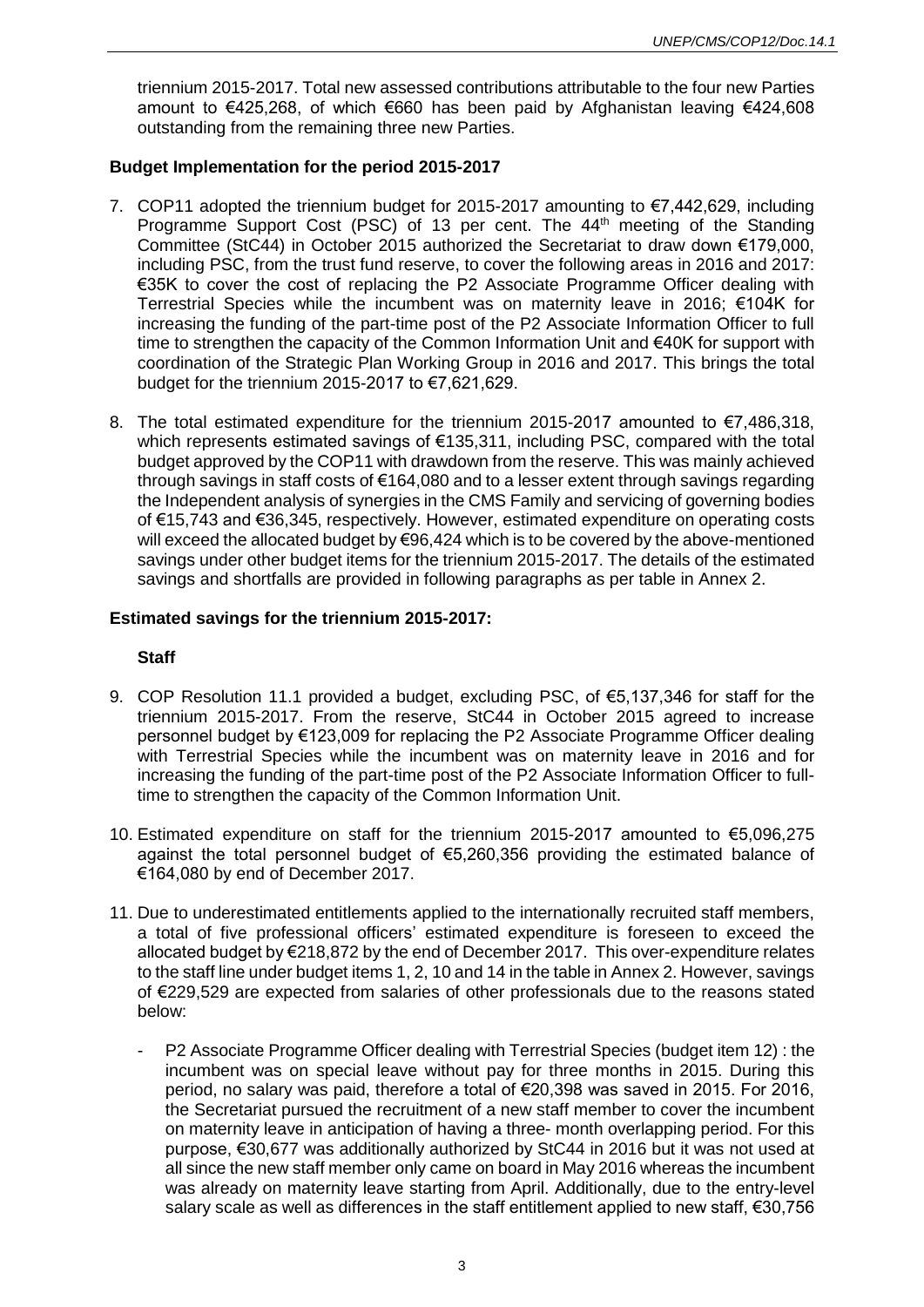was estimated to be underspent by end of December 2017. In overall, total savings are estimated at €81,831 for the P2 Associate Programme Officer for entire triennium.

- The P2 Associate Programme Officer dealing with the Central Asian Mammals Initiative (budget item 13): While the recruitment of P2 officer was under way, two short-term individual consultants were recruited to cover the position in 2015 and 2016 respectively. Since staff entitlements such as UN pension fund, medical insurance, etc are not applicable to the consultant which resulted in savings of €46,734 for the period 2015-2016. Because the P2 officer was only recruited in March 2017, €3,350 was saved in addition to savings recorded in 2015-2016.
- Senior Adviser and Head of IOSEA Secretariat (budget item 9): A P3 Officer within the Secretariat acted as a Head of the IOSEA Secretariat while the incumbent was on special leave without pay until October 2015. The incumbent's salary at P5 level was mistakenly and fully charged in 2015 which resulted in over-expenditure in 2015. However, a correction was made in 2016 based on actual expenditure relating to the P5 salary of which the Secretariat's share was 12.5 per cent. It should be noted that the incumbent retired in October 2016 and no expenditure was reported in the last quarter of 2016. From January 2017, P2 Officer was acting as the Head of the IOSEA Secretariat with anticipation of special post allowance at P3 level starting from April 2017. Given the difference between the P5 and P3 salary in 2017 and with no salary being paid for the period for October-December 2016, the estimated balance shows savings of €15,736 by end of December 2017.
- Head of the Capacity-building Unit (budget item 27): in 2015, the P4 salary line was overspent by €28,951 against the COP-approved budget due to underestimated staff entitlements. In August 2016, the post became vacant because the incumbent joined UN Environment's Law Division. A temporary P2 officer was recruited starting from October 2016 resulting in overall savings amounting to €81,878 explained by the salary difference between P4 and P2, and taking into account the reported over- expenditure in 2015.
- 12. Further savings were generated from the salaries of general support (GS) staff during the triennium. The concept of using one salary scale based on weighted average of two local salary scale (GS4/5 and GS6/7) has an impact to the difference between the approved budget and estimated expenditure. The individual differences of the support staff's entitlements, such as spouse and child allowances, and language and training allowances, were also among the reasons for the reduced support staff cost. However, it should be noted that estimated savings of the support staff by end of December 2017 might need to be reduced due to unexpected staff entitlements caused by illness, separation, or/and maternity leave.

#### **Independent analysis of synergies in the CMS Family**

13. An analysis of common services areas among the instruments in the CMS Family was carried out by independent consultants in 2015. While the analysis was completed in 2015, final payment was only made in the beginning of 2017. Initially, the cost of the analysis was expected to be €43,500 but the actual fee charged was far less than initial budget resulting the savings of €15,743.

#### **Servicing of governing bodies**

14. COP Resolution 11.1 approved a budget, excluding PSC, of €487,318 for servicing governing bodies for the triennium 2015-2017. It covers all costs related to translation of meeting documents, report writing of the COP and relevant consultancy services required for the COP. Moreover, the budget covers all meeting-related costs such as travel of meeting participants, rental of technical equipment and cost of coffee breaks provided during governing bodies' meetings. Estimated expenditure of servicing of governing bodies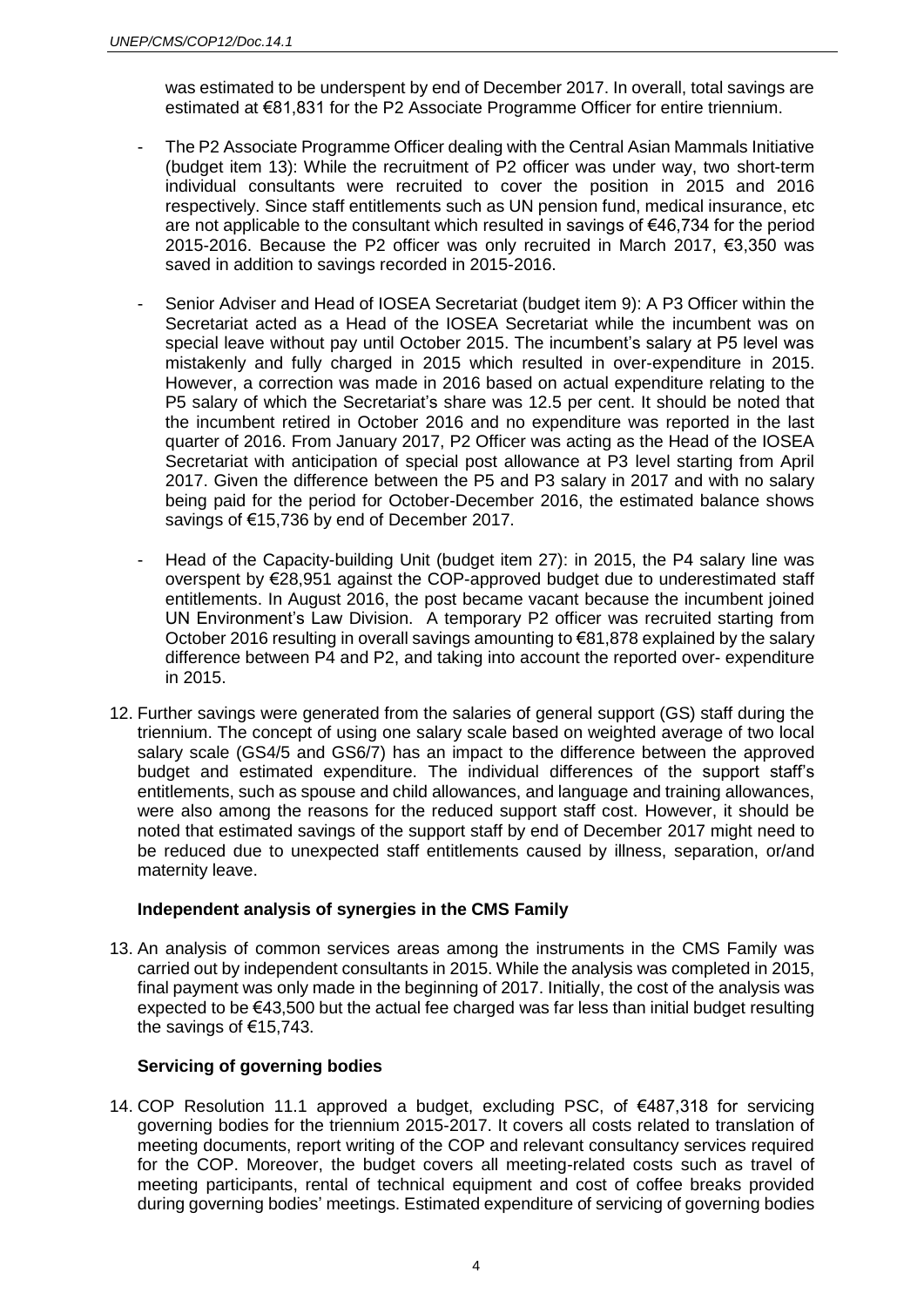for the triennium 2015-2017 amounted to €450,973 providing the estimated balance of €36,345 by the end of December 2017. Out of all budget items under servicing of governing bodies, only the expenditure on Standing Committee meetings overran by €19,694 for the triennium due to the cost associated with translation of the meeting documents. This overexpenditure will be covered by the unused budget for COP12 travel of CMS staff since this element will be covered by the Government of the Philippines, which is providing a generous contribution relating to the cost of hosting the COP12 in Manila.

### **Estimated shortfall for the triennium 2015-2017:**

### **Operating costs**

- 15. With respect to operating costs, €847,233 was approved as a triennium budget by COP11. Estimated expenditure under operating costs stood at €943,657 for the triennium which resulted in exceeding the approved budget by 11.3 per cent or €96,424. The reasons for the estimated over-expenditure for the triennium are explained in following paragraphs.
- 16. One significant over-expenditure (€36,202) arose from Information Technology (IT) Services provided by United Nations Volunteers (UNV). Through a service level agreement, UNV provides the CMS Secretariat with IT services, including help desk, local area network, internet security, DNS services, server hosting and subscriptions to Microsoft Office 365 Enterprise E3. Charges from UNV are based on number of users and subscriptions to the Microsoft Office. In 2015, the UNV charge on IT services was €52,258; in 2016 it increased to €102,051 owing to an increase in the number of users as well as an increase in the help desk fee. Due to UNV's unexpected increase of IT charges associated with the help desk fee, the Secretariat has explored an option of engaging other UN agencies as a provider of IT services. Unfortunately, the UN agencies that were contacted by the Secretariat did not show interest in taking over the IT services from UNV at lower costs to the Secretariat. For 2017, UNV's charge on IT is going to be reduced to €91,893 because of another UN agency, which is joining the same service agreement sharing some common costs generated by UNV on IT. The 2016 charges on IT services were reflected in the financial year 2017 in addition to estimated cost of 2017 IT Services due to delayed approval of the purchase order in Umoja in 2016.
- 17. During the triennium 2015-2017, another significant over-expenditure (€45,765) was reported on contractual services, including translation of meeting documents/official correspondence of the Secretariat as well as report writing of the meetings of the governing bodies. The Secretariat made an effort to keep costs of translation within COP-approved budget using in-house translations to the extent allowed. However, with the increased number of documents for both Standing Committee meetings and the Sessional Committee meeting of Scientific Council in 2015-2016, the Secretariat had to engage individual translators resulting in over-expenditure of €45,765. While the Secretariat is expected to provide meeting documents in official languages (English, French and Spanish) of the Convention, it should be noted that the approved budget for 2015-2017 proved to be insufficient.
- 18. The remaining estimated over-expenditure has been incurred on Secretariat travel (€12,434) and staff development (€16,465), respectively as stated in the table in Annex 2. In May 2015, the UN Secretariat deployed the new enterprise resource planning system "Umoja". Due to technical difficulties, the local travel agents' contract was not recognized in the system. Therefore, the Secretariat had to obtain tickets for official missions through a travel agent based in Geneva contracted by UN Environment. Since the tickets were issued in Swiss francs, the fares were more expensive than the local travel agents' fare. This continued till June 2016 when the contract of the local travel agent was set up in the system but it already resulted in over-expenditure of €12,434 for entire triennium.
- 19. In relation to the deployment of Umoja, staff under the Administrative and Fund Management Unit of the Secretariat were required to attend a series of training courses in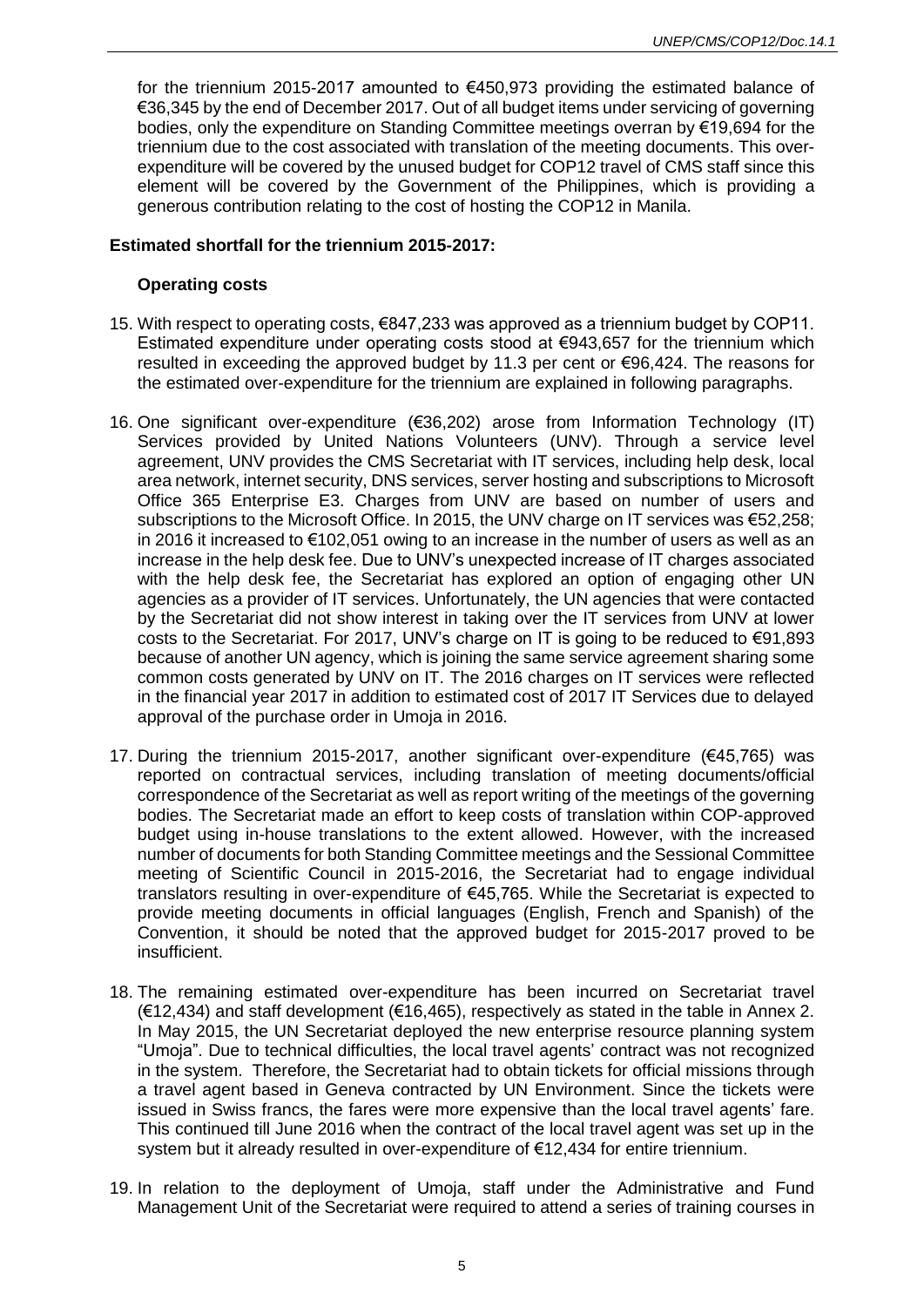order to operate efficiently in the system. Four staff members attended the Umoja training courses, organized by UN Environment, in Paris and Geneva in 2015 which resulted in over-expenditure of €16,465 in overall in the staff development (training, retreat) budget line.

### **Status of Trust Fund balance**

- 20. At the closure on the UNEP accounts on 31 December 2014, the total fund balance for the CMS Trust Fund for assessed contributions stood at €774,191<sup>1</sup> including an operating reserve of €410,000. The operating reserve is intended to cover uneven inward cashflows caused by delayed payment of assessed contributions as well as unanticipated programme budget fluctuations during the triennium.
- 21. From the reserve, the StC45 in November 2016 authorized the Secretariat to draw down €76,788 to cover prior year's contractual obligations for technical advice to prepare a Concerted Action of CMS for Central Asian Aridland Mammals and to cover the cost of additional work required by the Joint Information Management, Communication and Outreach Unit in 2016.
- 22. Taking into account paid and due contributions as at 17 August 2017 and estimated expenditure for the triennium 2015-2017, the trust fund balance at the end of December 2017 is projected at the level of €243,715 as shown in the table 1.

**EUR**

**Table 1. Status of Trust Fund balance as at 31 December 2017** 

|                                                                                            | CUR         |
|--------------------------------------------------------------------------------------------|-------------|
| Total trust fund balance as at 31 December 2014,<br>excluding operating reserve            | 364,191     |
| Approved Trust Fund reserve drawdown to fund<br>prior-year commitments (paragraph 21)      | (76, 788)   |
| Paid contributions for the triennium 2015-2017 as at 17<br>August 2017 (paragraph 3)       | 6,568,434   |
| Due contributions for the triennium 2015-2017<br>(paragraph 3 & Annex 1)                   | 874,196     |
| Estimated expenditure for the triennium 2015-2017<br>(Annex 2)                             | (7,486,318) |
| <b>Estimated Trust Fund balance as at 31 December</b><br>2017, excluding operating reserve | 243,715     |

However, the estimated fund balance includes unpaid pledges of  $\epsilon$ 109,136 for prior years till 2015. Therefore, if no contributions are collected from the Parties with arrears related to prior years by end of December 2017, the trust fund balance will be further reduced to €134,579 excluding operating reserve. With the implementation of Umoja, healthy financial Trust Funds have become prerequisites for continuing the operation of the Secretariat. Therefore, the Secretariat would like to urge the Parties with arrears to settle their contributions before the current triennium ends in December 2017.

#### Recommended actions

l

23. The Conference of the Parties is recommended to take note of this document and give comments and advice as necessary to the Secretariat.

Based on the United Nations' operational rate of exchange on 31 December 2014 of 1US\$ =  $\epsilon$ 0.82.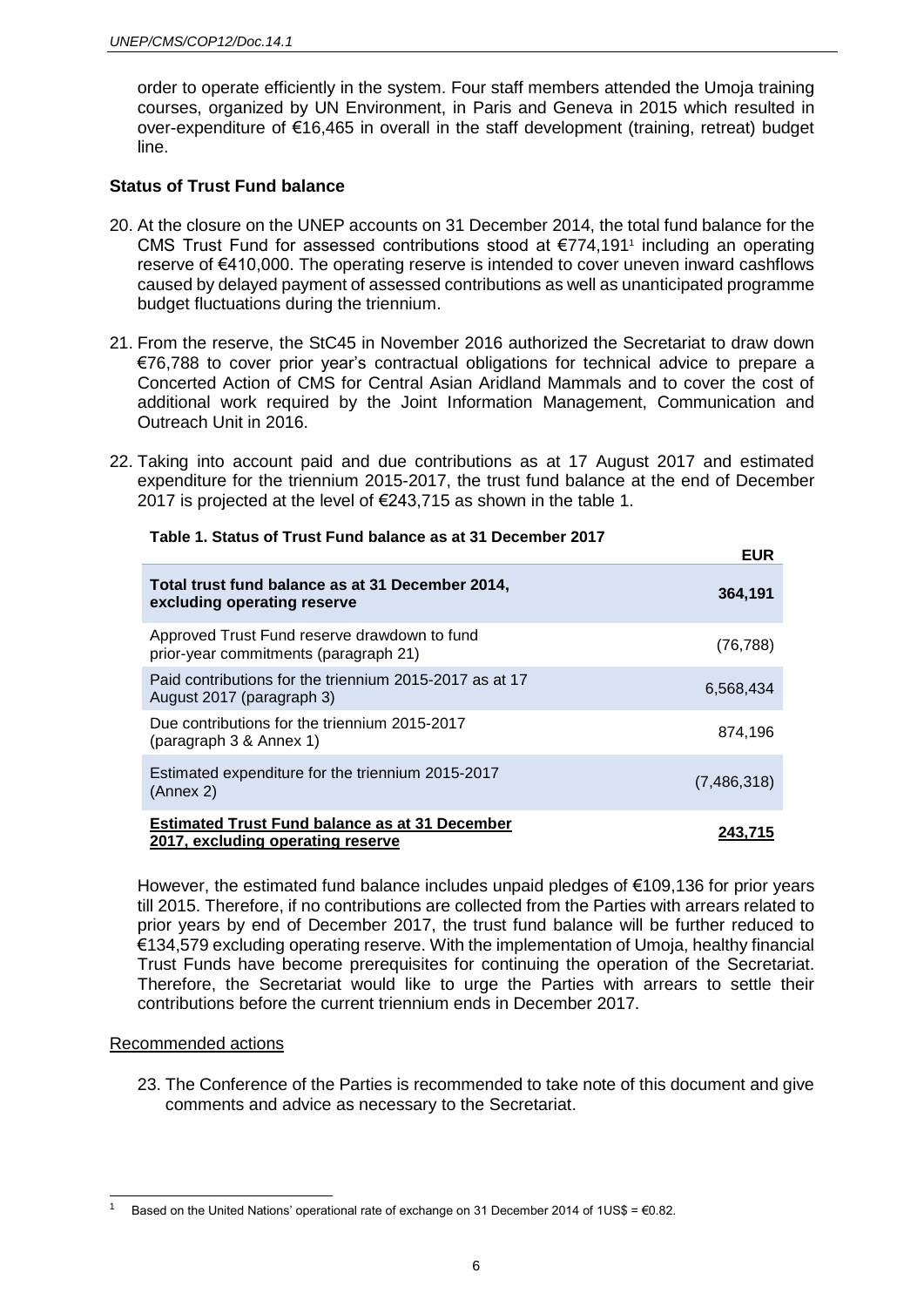#### **Annex 1. Trust Fund for the Convention on Migratory Species of Wild Animals Status of Contributions as at 17 August 2017** (*in Euros*)

| No.            | <b>Parties</b>                   | <b>Unpaid</b><br>Pledges for<br>2016 & Prior<br>Years | <b>Advanced</b><br><b>Payments for</b><br><b>Future Years</b> | <b>Pledges for</b><br>2017 | <b>Collections in</b><br>2017 for 2016<br>& Prior Years | <b>Collections in</b><br>2017 for 2017 | <b>Collections</b><br>during 2017 for<br><b>Future Years</b> | <b>Unpaid</b><br>Pledges for<br>2016 & Prior<br><b>Years</b> | <b>Unpaid</b><br><b>Pledges for</b><br>2017 | <b>Advanced</b><br><b>Payments for</b><br><b>Future Years</b> |
|----------------|----------------------------------|-------------------------------------------------------|---------------------------------------------------------------|----------------------------|---------------------------------------------------------|----------------------------------------|--------------------------------------------------------------|--------------------------------------------------------------|---------------------------------------------|---------------------------------------------------------------|
|                |                                  | <b>EUR</b>                                            | <b>EUR</b>                                                    | <b>EUR</b>                 | <b>EUR</b>                                              | <b>EUR</b>                             | <b>EUR</b>                                                   | <b>EUR</b>                                                   | <b>EUR</b>                                  | <b>EUR</b>                                                    |
|                | Albania                          | $\overline{0}$                                        | 595                                                           | 595                        |                                                         |                                        |                                                              | $\mathbf 0$                                                  | $\mathbf 0$                                 | $\overline{0}$                                                |
| 2              | Algeria                          | $\Omega$                                              | $\mathbf 0$                                                   | 8,136                      |                                                         |                                        |                                                              | $\mathbf 0$                                                  | 8,136                                       | $\overline{0}$                                                |
| 3              | Angola                           | 0                                                     | 595                                                           | 595                        |                                                         |                                        | 567                                                          | $\mathbf 0$                                                  | $\mathbf 0$                                 | 567                                                           |
| $\overline{4}$ | Antigua & Barbuda                | 39                                                    | $\mathbf 0$                                                   | 119                        |                                                         |                                        |                                                              | 39                                                           | 119                                         | $\mathbf 0$                                                   |
| 5              | Argentina                        | 22,231                                                | $\mathbf 0$                                                   | 25,657                     | 22,231                                                  |                                        |                                                              | $\mathbf 0$                                                  | 25,657                                      | $\mathbf 0$                                                   |
| 6              | Armenia                          | 0                                                     | $\mathbf 0$                                                   | 415                        |                                                         | 415                                    |                                                              | $\mathbf 0$                                                  | $\mathbf 0$                                 | $\overline{0}$                                                |
| $\overline{7}$ | Australia                        | 0                                                     | 123,177                                                       | 123,177                    |                                                         |                                        |                                                              | $\mathbf 0$                                                  | $\mathbf 0$                                 | $\overline{0}$                                                |
| 8              | Austria                          | 0                                                     | $\mathbf 0$                                                   | 47,394                     |                                                         | 47,394                                 |                                                              | $\mathbf 0$                                                  | $\mathbf 0$                                 | $\mathbf 0$                                                   |
| 9              | Bangladesh                       | $\Omega$                                              | $\mathbf 0$                                                   | 595                        |                                                         | 595                                    |                                                              | $\mathbf 0$                                                  | $\mathbf 0$                                 | $\mathsf 0$                                                   |
| 10             | <b>Belarus</b>                   | 0                                                     | $\mathbf 0$                                                   | 3,326                      |                                                         | 3,326                                  |                                                              | $\mathbf 0$                                                  | $\mathbf 0$                                 | $\mathsf 0$                                                   |
| 11             | Belgium                          | 12,007                                                | $\mathbf 0$                                                   | 59,271                     |                                                         | 59,271                                 |                                                              | 12,007                                                       | $\mathbf 0$                                 | $\overline{0}$                                                |
| 12             | Benin                            | 0                                                     | 144                                                           | 179                        |                                                         |                                        |                                                              | $\mathbf 0$                                                  | 36                                          | $\mathsf{O}\xspace$                                           |
| 13             | Bolivia (Plurinational State of) | 463                                                   | $\mathbf 0$                                                   | 535                        | 463                                                     |                                        |                                                              | $\pmb{0}$                                                    | 535                                         | $\mathsf 0$                                                   |
| 14             | <b>Bulgaria</b>                  | $\Omega$                                              | $\mathbf 0$                                                   | 2,791                      |                                                         | 2,791                                  |                                                              | $\mathbf 0$                                                  | $\mathbf 0$                                 | $\overline{0}$                                                |
| 15             | <b>Burkina Faso</b>              | 338                                                   | $\Omega$                                                      | 179                        |                                                         | 122                                    |                                                              | 338                                                          | 57                                          | $\mathsf 0$                                                   |
| 16             | Burundi                          | 0                                                     | 371                                                           | 60                         |                                                         |                                        |                                                              | $\mathbf 0$                                                  |                                             | 311                                                           |
| 17             | Cabo Verde                       | 104                                                   | $\mathbf 0$                                                   | 60                         |                                                         |                                        |                                                              | 104                                                          | 60                                          | $\mathbf 0$                                                   |
| 18             | Cameroon                         | 1,244                                                 | $\mathbf 0$                                                   | 714                        |                                                         |                                        |                                                              | 1,244                                                        | 714                                         | $\mathbf 0$                                                   |
| 19             | Chad                             | 1,319                                                 | 0                                                             | 119                        |                                                         |                                        |                                                              | 1,319                                                        | 119                                         | $\mathsf 0$                                                   |
| 20             | Chile                            | 0                                                     | 531                                                           | 19,837                     |                                                         |                                        |                                                              | $\mathbf 0$                                                  | 19,306                                      | $\mathsf 0$                                                   |
| 21             | Congo                            | 537                                                   | $\mathbf 0$                                                   | 296                        | 537                                                     | 296                                    |                                                              | $\mathbf 0$                                                  | $\mathbf 0$                                 | $\mathsf 0$                                                   |
| 22             | Cook Islands                     | 0                                                     | 60                                                            | 60                         |                                                         |                                        |                                                              | $\mathbf 0$                                                  |                                             | $\mathbf 0$                                                   |
| 23             | Costa Rica                       | 0                                                     | 590                                                           | 2,256                      |                                                         |                                        |                                                              | $\mathbf 0$                                                  | 1,666                                       | $\mathbf 0$                                                   |
| 24             | Côte d'Ivoire                    | $\mathbf 0$                                           | 22,792                                                        | 654                        |                                                         |                                        |                                                              | $\mathbf 0$                                                  |                                             | 22,138                                                        |
| 25             | Croatia                          | $\Omega$                                              | 0                                                             | 7,485                      |                                                         | 7,485                                  |                                                              | $\mathbf 0$                                                  | $\mathbf 0$                                 | $\mathbf 0$                                                   |
| 26             | Cuba                             | 26,782                                                | $\mathbf 0$                                                   | 4,099                      |                                                         |                                        |                                                              | 26,782                                                       | 4,099                                       | $\mathbf 0$                                                   |
| 27             | Cyprus                           | 0                                                     | $\mathbf 0$                                                   | 2,791                      |                                                         | 2,791                                  |                                                              | $\mathbf 0$                                                  | 0                                           | $\mathbf 0$                                                   |
| 28             | Czech Republic                   | 0                                                     | 22,926                                                        | 22,926                     |                                                         |                                        |                                                              | $\mathbf 0$                                                  | $\mathbf 0$                                 | $\overline{0}$                                                |
| 29             | Dem. Rep. of the Congo           | 3,446                                                 | $\Omega$                                                      | 179                        |                                                         |                                        |                                                              | 3,446                                                        | 179                                         | $\overline{0}$                                                |
| 30             | Denmark                          | 0                                                     | 75,169                                                        | 40,089                     |                                                         |                                        |                                                              | $\mathbf 0$                                                  |                                             | 35,080                                                        |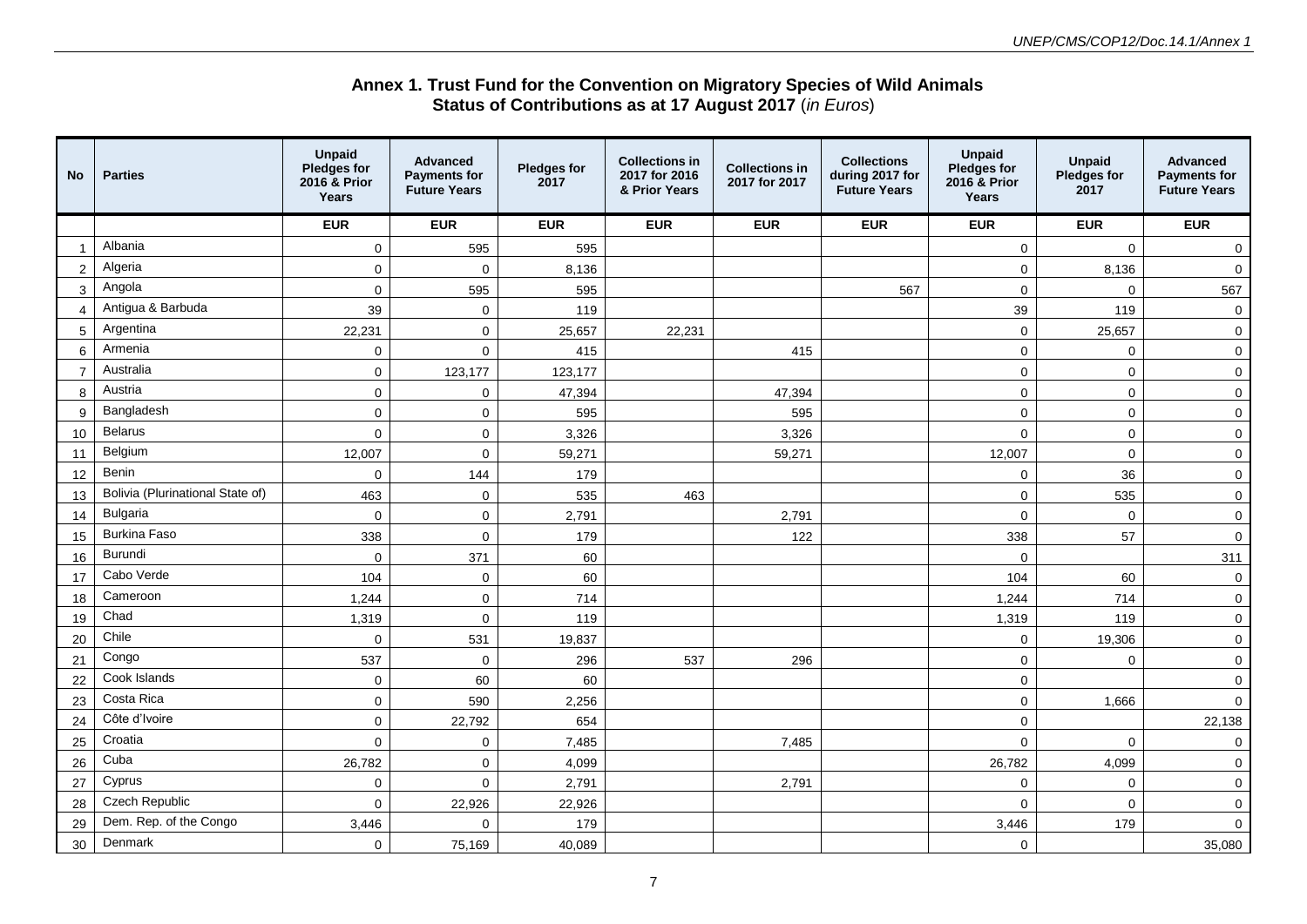#### *UNEP/CMS/COP12/Doc.14.1/Annex 1*

| <b>No</b> | <b>Parties</b>             | <b>Unpaid</b><br><b>Pledges for</b><br>2016 & Prior<br>Years | Advanced<br><b>Payments for</b><br><b>Future Years</b> | <b>Pledges for</b><br>2017 | <b>Collections in</b><br>2017 for 2016<br>& Prior Years | <b>Collections in</b><br>2017 for 2017 | <b>Collections</b><br>during 2017 for<br><b>Future Years</b> | <b>Unpaid</b><br><b>Pledges for</b><br>2016 & Prior<br>Years | <b>Unpaid</b><br>Pledges for<br>2017 | Advanced<br><b>Payments for</b><br><b>Future Years</b> |
|-----------|----------------------------|--------------------------------------------------------------|--------------------------------------------------------|----------------------------|---------------------------------------------------------|----------------------------------------|--------------------------------------------------------------|--------------------------------------------------------------|--------------------------------------|--------------------------------------------------------|
| 31        | Djibouti                   | 557                                                          | $\mathbf 0$                                            | 60                         |                                                         |                                        |                                                              | 557                                                          | 60                                   | $\mathbf 0$                                            |
| 32        | Ecuador                    | 4,403                                                        | $\Omega$                                               | 2,614                      |                                                         |                                        |                                                              | 4,403                                                        | 2,614                                | $\mathbf 0$                                            |
| 33        | Egypt                      | 6,897                                                        | $\mathbf 0$                                            | 7,960                      |                                                         |                                        |                                                              | 6,897                                                        | 7,960                                | $\mathbf 0$                                            |
| 34        | <b>Equatorial Guinea</b>   | 2,311                                                        | $\mathbf 0$                                            | 595                        |                                                         |                                        |                                                              | 2,311                                                        | 595                                  | $\mathbf 0$                                            |
| 35        | Eritrea                    | $\pmb{0}$                                                    | 224                                                    | 60                         |                                                         |                                        |                                                              | $\mathbf 0$                                                  |                                      | 164                                                    |
| 36        | Estonia                    | $\pmb{0}$                                                    | $\mathbf 0$                                            | 2,375                      |                                                         | 2,375                                  |                                                              | $\pmb{0}$                                                    | $\mathbf 0$                          | $\pmb{0}$                                              |
| 37        | Ethiopia                   | $\mathbf 0$                                                  | 595                                                    | 595                        |                                                         |                                        |                                                              | $\mathbf 0$                                                  | $\mathbf 0$                          | $\mathbf 0$                                            |
| 38        | European Union             | $\pmb{0}$                                                    | $\mathbf{0}$                                           | 67,869                     |                                                         | 67,869                                 |                                                              | $\mathsf{O}\xspace$                                          | $\mathbf 0$                          | $\pmb{0}$                                              |
| 39        | Fiji                       | $\mathbf 0$                                                  | 179                                                    | 179                        |                                                         |                                        |                                                              | $\mathsf{O}\xspace$                                          | $\mathbf 0$                          | $\pmb{0}$                                              |
| 40        | Finland                    | $\pmb{0}$                                                    | $\mathbf 0$                                            | 30,823                     |                                                         | 30,823                                 |                                                              | $\pmb{0}$                                                    | $\mathbf 0$                          | $\mathbf 0$                                            |
| 41        | France                     | $\mathbf 0$                                                  | $\mathbf{0}$                                           | 332,176                    |                                                         | 332,176                                |                                                              | $\pmb{0}$                                                    | $\mathbf 0$                          | $\mathbf 0$                                            |
| 42        | Gabon                      | 5,356                                                        | $\pmb{0}$                                              | 1,189                      |                                                         |                                        |                                                              | 5,356                                                        | 1,189                                | $\pmb{0}$                                              |
| 43        | Gambia                     | $\mathsf 0$                                                  | 45                                                     | 60                         |                                                         |                                        |                                                              | $\mathbf 0$                                                  | 15                                   | $\mathbf 0$                                            |
| 44        | Georgia                    | $\mathbf 0$                                                  | $\mathbf 0$                                            | 415                        |                                                         | 415                                    |                                                              | $\mathbf 0$                                                  | $\mathbf 0$                          | $\mathbf 0$                                            |
| 45        | Germany                    | $\mathbf 0$                                                  | $\pmb{0}$                                              | 424,114                    |                                                         | 424,114                                |                                                              | $\mathsf 0$                                                  | $\mathbf 0$                          | $\pmb{0}$                                              |
| 46        | Ghana                      | $\mathbf 0$                                                  | 831                                                    | 831                        |                                                         |                                        |                                                              | $\pmb{0}$                                                    | (0)                                  | $\pmb{0}$                                              |
| 47        | Greece                     | 101,911                                                      | $\mathbf 0$                                            | 37,893                     | 69,078                                                  |                                        |                                                              | 32,833                                                       | 37,893                               | $\pmb{0}$                                              |
| 48        | Guinea                     | 1,219                                                        | $\mathbf 0$                                            | 60                         | 1,219                                                   | 60                                     |                                                              | $\mathbf 0$                                                  | $\mathbf 0$                          | $\mathbf 0$                                            |
| 49        | Guinea-Bissau              | 1,840                                                        | $\mathbf 0$                                            | 60                         |                                                         |                                        |                                                              | 1,840                                                        | 60                                   | $\pmb{0}$                                              |
| 50        | Honduras                   | $\mathbf 0$                                                  | 62                                                     | 475                        |                                                         |                                        |                                                              | $\mathbf 0$                                                  | 413                                  | $\mathbf 0$                                            |
| 51        | Hungary                    | $\mathbf 0$                                                  | $\mathbf 0$                                            | 15,797                     |                                                         | 15,797                                 |                                                              | $\mathbf 0$                                                  | $\mathbf 0$                          | $\mathbf 0$                                            |
| 52        | India                      | 34,302                                                       | $\mathbf 0$                                            | 39,554                     |                                                         |                                        |                                                              | 34,302                                                       | 39,554                               | $\overline{0}$                                         |
| 53        | Iran (Islamic Republic of) | 39,932                                                       | $\mathbf 0$                                            | 21,143                     | 18,319                                                  |                                        |                                                              | 21,613                                                       | 21,143                               | $\pmb{0}$                                              |
| 54        | Ireland                    | $\mathsf 0$                                                  | 24,827                                                 | 24,827                     |                                                         |                                        |                                                              | $\pmb{0}$                                                    | $\mathbf 0$                          | $\mathbf 0$                                            |
| 55        | Israel                     | $\pmb{0}$                                                    | $\mathbf 0$                                            | 23,518                     |                                                         |                                        |                                                              | $\pmb{0}$                                                    | 23,518                               | $\mathsf{O}\xspace$                                    |
| 56        | Italy                      | $\pmb{0}$                                                    | $\pmb{0}$                                              | 264,174                    |                                                         |                                        |                                                              | $\pmb{0}$                                                    | 264,174                              | $\mathbf 0$                                            |
| 57        | Jordan                     | 1,776                                                        | $\mathbf 0$                                            | 1,306                      |                                                         |                                        |                                                              | 1,776                                                        | 1,306                                | $\mathbf 0$                                            |
| 58        | Kazakhstan                 | $\mathbf 0$                                                  | $\mathbf 0$                                            | 7,186                      |                                                         | 7,186                                  |                                                              | $\mathbf 0$                                                  | $\mathbf 0$                          | $\mathbf 0$                                            |
| 59        | Kenya                      | $\pmb{0}$                                                    | 771                                                    | 771                        |                                                         |                                        |                                                              | $\mathbf 0$                                                  | $\mathbf 0$                          | $\mathbf 0$                                            |
| 60        | Kyrgyzstan                 | $\mathbf 0$                                                  | 119                                                    | 119                        |                                                         |                                        | 119                                                          | $\pmb{0}$                                                    | $\mathsf 0$                          | 119                                                    |
| 61        | Latvia                     | $\pmb{0}$                                                    | $\mathbf 0$                                            | 2,791                      |                                                         | 2,791                                  |                                                              | $\mathbf 0$                                                  | $\mathbf 0$                          | $\mathbf 0$                                            |
| 62        | Liberia                    | 329                                                          | $\pmb{0}$                                              | 60                         | 329                                                     | 60                                     | 32                                                           | $\pmb{0}$                                                    | $\mathsf{O}\xspace$                  | 32                                                     |
| 63        | Libya                      | 66,031                                                       | $\mathbf{0}$                                           | 8,435                      |                                                         |                                        |                                                              | 66,031                                                       | 8,435                                | $\mathbf 0$                                            |
| 64        | Liechtenstein              | $\mathbf 0$                                                  | $\mathbf 0$                                            | 535                        |                                                         | 535                                    |                                                              | 0                                                            | $\mathbf 0$                          | $\mathsf{O}\xspace$                                    |
| 65        | Lithuania                  | $\Omega$                                                     | $\Omega$                                               | 4,335                      |                                                         | 4,335                                  |                                                              | $\pmb{0}$                                                    | $\mathbf 0$                          | $\mathbf 0$                                            |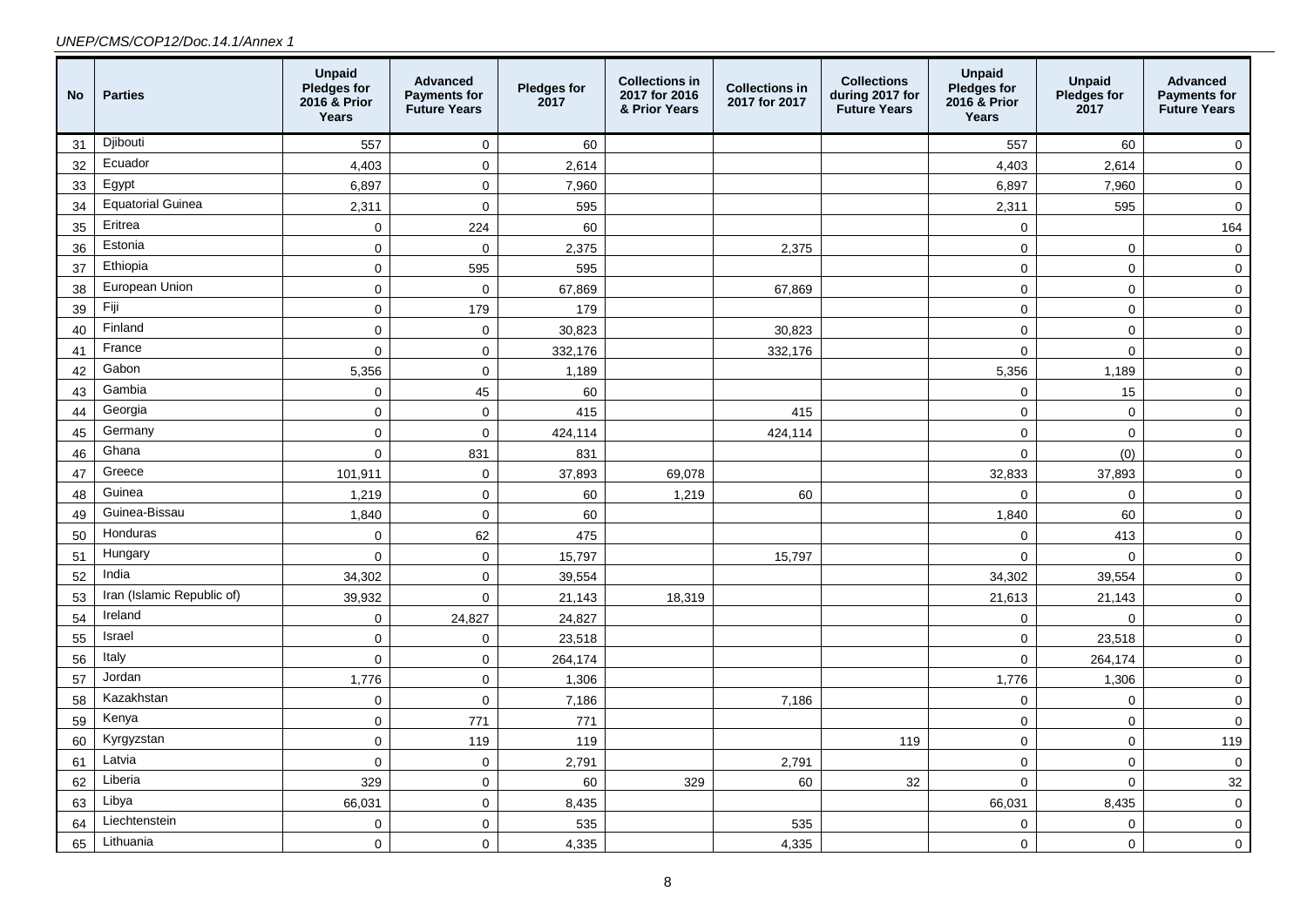| <b>No</b> | <b>Parties</b>      | <b>Unpaid</b><br>Pledges for<br>2016 & Prior<br>Years | Advanced<br><b>Payments for</b><br><b>Future Years</b> | <b>Pledges for</b><br>2017 | <b>Collections in</b><br>2017 for 2016<br>& Prior Years | <b>Collections in</b><br>2017 for 2017 | <b>Collections</b><br>during 2017 for<br><b>Future Years</b> | <b>Unpaid</b><br>Pledges for<br>2016 & Prior<br>Years | <b>Unpaid</b><br>Pledges for<br>2017 | Advanced<br><b>Payments for</b><br><b>Future Years</b> |
|-----------|---------------------|-------------------------------------------------------|--------------------------------------------------------|----------------------------|---------------------------------------------------------|----------------------------------------|--------------------------------------------------------------|-------------------------------------------------------|--------------------------------------|--------------------------------------------------------|
| 66        | Luxembourg          | 8,906                                                 | $\pmb{0}$                                              | 4,811                      |                                                         |                                        |                                                              | 8,906                                                 | 4,811                                | $\mathbf 0$                                            |
| 67        | Madagascar          | $\mathbf{0}$                                          | 199                                                    | 179                        |                                                         |                                        |                                                              | $\mathbf 0$                                           |                                      | 20                                                     |
| 68        | Mali                | 840                                                   | $\pmb{0}$                                              | 239                        |                                                         |                                        |                                                              | 840                                                   | 239                                  | $\mathbf 0$                                            |
| 69        | Malta               | $\mathbf 0$                                           | 950                                                    | 950                        |                                                         |                                        |                                                              | $\mathbf 0$                                           | $\mathbf 0$                          | $\mathbf 0$                                            |
| 70        | Mauritania          | 637                                                   | $\mathbf 0$                                            | 119                        |                                                         |                                        |                                                              | 637                                                   | 119                                  | $\mathbf 0$                                            |
| 71        | <b>Mauritius</b>    | $\mathbf 0$                                           | 771                                                    | 771                        |                                                         |                                        |                                                              | $\mathbf 0$                                           | $\mathbf 0$                          | $\mathbf 0$                                            |
| 72        | Monaco              | $\pmb{0}$                                             | $\mathbf 0$                                            | 714                        |                                                         | 714                                    |                                                              | $\pmb{0}$                                             | $\mathbf 0$                          | $\mathbf 0$                                            |
| 73        | Mongolia            | $\mathbf 0$                                           | $\pmb{0}$                                              | 179                        |                                                         | 179                                    |                                                              | $\mathbf 0$                                           | $\mathbf 0$                          | 0                                                      |
| 74        | Montenegro          | 256                                                   | $\pmb{0}$                                              | 296                        |                                                         |                                        |                                                              | 256                                                   | 296                                  | $\mathbf 0$                                            |
| 75        | Morocco             | $\mathsf{O}\xspace$                                   | $\pmb{0}$                                              | 3,681                      |                                                         |                                        |                                                              | $\mathsf 0$                                           | 3,681                                | $\pmb{0}$                                              |
| 76        | Mozambique          | $\mathbf 0$                                           | 179                                                    | 179                        |                                                         |                                        |                                                              | $\mathbf 0$                                           | $\mathbf 0$                          | $\mathbf 0$                                            |
| 77        | Netherlands         | $\pmb{0}$                                             | 98,234                                                 | 98,234                     |                                                         |                                        |                                                              | $\mathbf 0$                                           | $\mathbf 0$                          | $\mathbf 0$                                            |
| 78        | New Zealand         | $\mathbf 0$                                           | 15,026                                                 | 15,026                     |                                                         |                                        |                                                              | $\mathbf 0$                                           | $\mathbf 0$                          | $\mathbf 0$                                            |
| 79        | Niger               | 2,105                                                 | $\mathsf{O}\xspace$                                    | 119                        |                                                         |                                        |                                                              | 2,105                                                 | 119                                  | $\mathbf 0$                                            |
| 80        | Nigeria             | 9,309                                                 | $\mathbf 0$                                            | 5,345                      |                                                         |                                        |                                                              | 9,309                                                 | 5,345                                | $\mathbf 0$                                            |
| 81        | Norway              | $\mathbf 0$                                           | $\overline{0}$                                         | 50,541                     |                                                         | 50,541                                 |                                                              | $\mathbf 0$                                           | $\mathbf 0$                          | $\mathbf 0$                                            |
| 82        | Pakistan            | $\pmb{0}$                                             | 1,139                                                  | 5,049                      |                                                         | 3,910                                  |                                                              | $\pmb{0}$                                             | $\mathbf 0$                          | 0                                                      |
| 83        | Palau               | $\mathbf{0}$                                          | 4,380                                                  | 60                         |                                                         |                                        |                                                              | $\mathbf{0}$                                          | $\mathbf 0$                          | 4,320                                                  |
| 84        | Panama              | $\mathbf 0$                                           | $\mathbf 0$                                            | 1,545                      |                                                         | 1,513                                  |                                                              | $\mathbf 0$                                           | 32                                   | 0                                                      |
| 85        | Paraguay            | 58                                                    | $\mathbf 0$                                            | 595                        |                                                         |                                        | $\mathbf 0$                                                  | 58                                                    | 595                                  | $\mathbf 0$                                            |
| 86        | Peru                | $\mathbf 0$                                           | 3,397                                                  | 6,950                      |                                                         | 3,553                                  | 1,532                                                        | $\mathbf 0$                                           | $\mathbf 0$                          | 1,532                                                  |
| 87        | Philippines         | 9,581                                                 | $\mathbf 0$                                            | 9,146                      | 9,146                                                   |                                        |                                                              | 435                                                   | 9,146                                | 0                                                      |
| 88        | Poland              | $\pmb{0}$                                             | 54,700                                                 | 54,700                     |                                                         |                                        |                                                              | $\mathbf 0$                                           | $\mathbf 0$                          | $\mathbf 0$                                            |
| 89        | Portugal            | 50,956                                                | $\pmb{0}$                                              | 28,152                     | 24,393                                                  |                                        |                                                              | 26,563                                                | 28,152                               | $\mathbf 0$                                            |
| 90        | Republic of Moldova | $\mathbf 0$                                           | 179                                                    | 179                        |                                                         |                                        |                                                              | $\mathbf 0$                                           | $\mathbf 0$                          | $\mathbf 0$                                            |
| 91        | Romania             | $\mathbf 0$                                           | $\mathbf 0$                                            | 13,422                     |                                                         | 13,422                                 |                                                              | $\mathbf 0$                                           | $\mathbf 0$                          | $\mathbf 0$                                            |
| 92        | Rwanda              | 208                                                   | $\mathbf 0$                                            | 119                        |                                                         |                                        |                                                              | 208                                                   | 119                                  | $\mathbf 0$                                            |
| 93        | Samoa               | $\mathbf 0$                                           | 42                                                     | 60                         |                                                         |                                        |                                                              | $\Omega$                                              | 18                                   | 0                                                      |
| 94        | Sao Tome & Principe | 650                                                   | $\mathbf 0$                                            | 60                         |                                                         |                                        |                                                              | 650                                                   | 60                                   | $\mathbf 0$                                            |
| 95        | Saudi Arabia        | 44,397                                                | $\mathbf 0$                                            | 51,314                     |                                                         |                                        |                                                              | 44,397                                                | 51,314                               | $\mathbf 0$                                            |
| 96        | Senegal             | 1,682                                                 | $\pmb{0}$                                              | 356                        | 1,682                                                   | 89                                     |                                                              | 0                                                     | 267                                  | 0                                                      |
| 97        | Serbia              | $\mathbf 0$                                           | $\pmb{0}$                                              | 2,375                      |                                                         | 2,375                                  |                                                              | $\mathbf 0$                                           | $\mathbf 0$                          | $\mathbf 0$                                            |
| 98        | Seychelles          | $\pmb{0}$                                             | 60                                                     | 60                         |                                                         |                                        |                                                              | $\pmb{0}$                                             | $\pmb{0}$                            | $\mathbf 0$                                            |
| 99        | Slovakia            | $\mathbf 0$                                           | 10,156                                                 | 10,156                     |                                                         |                                        |                                                              | $\mathbf 0$                                           | $\mathbf 0$                          | $\mathbf 0$                                            |
| 100       | Slovenia            | $\mathbf{0}$                                          | 5,940                                                  | 5,940                      |                                                         |                                        |                                                              | $\mathbf 0$                                           | $\mathbf{0}$                         | $\mathbf 0$                                            |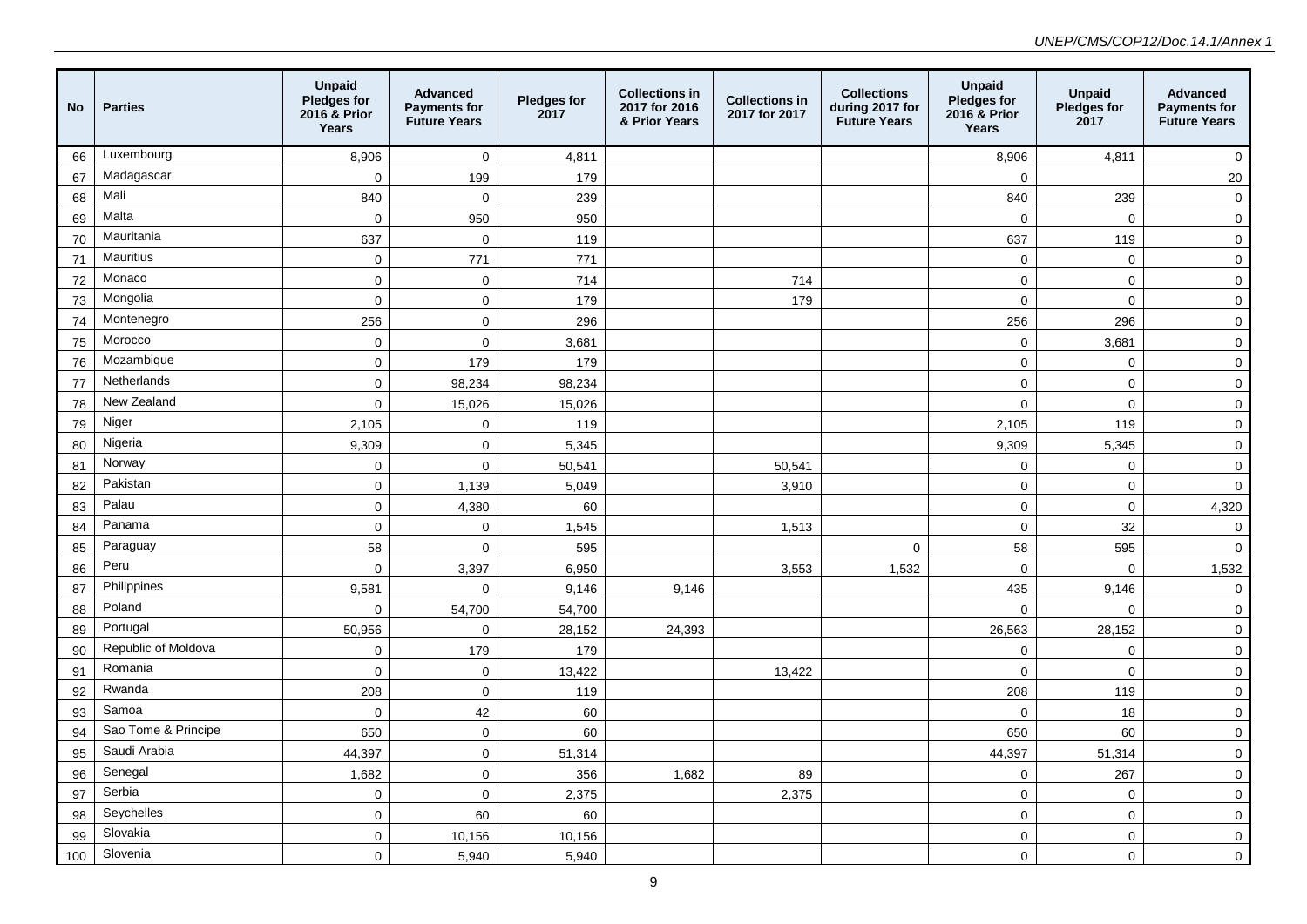#### *UNEP/CMS/COP12/Doc.14.1/Annex 1*

| <b>No</b> | <b>Parties</b>              | <b>Unpaid</b><br><b>Pledges for</b><br>2016 & Prior<br>Years | <b>Advanced</b><br><b>Payments for</b><br><b>Future Years</b> | <b>Pledges for</b><br>2017 | <b>Collections in</b><br>2017 for 2016<br>& Prior Years | <b>Collections in</b><br>2017 for 2017 | <b>Collections</b><br>during 2017 for<br><b>Future Years</b> | <b>Unpaid</b><br><b>Pledges for</b><br>2016 & Prior<br>Years | <b>Unpaid</b><br><b>Pledges for</b><br>2017 | <b>Advanced</b><br><b>Payments for</b><br><b>Future Years</b> |
|-----------|-----------------------------|--------------------------------------------------------------|---------------------------------------------------------------|----------------------------|---------------------------------------------------------|----------------------------------------|--------------------------------------------------------------|--------------------------------------------------------------|---------------------------------------------|---------------------------------------------------------------|
| 101       | Somalia                     | 1,840                                                        | $\mathbf 0$                                                   | 60                         |                                                         |                                        |                                                              | 1,840                                                        | 60                                          | $\mathbf 0$                                                   |
| 102       | South Africa                | 0                                                            | 22,093                                                        | 22,093                     |                                                         |                                        |                                                              | 0                                                            | 0                                           | $\mathbf 0$                                                   |
| 103       | Spain                       | $\mathbf 0$                                                  | $\Omega$                                                      | 176,571                    |                                                         | 176,571                                |                                                              | 0                                                            | 0                                           | 0                                                             |
| 104       | Sri Lanka                   | $\Omega$                                                     | 1,485                                                         | 1,485                      |                                                         |                                        |                                                              | $\mathbf 0$                                                  | $\Omega$                                    | $\mathbf 0$                                                   |
| 105       | Swaziland                   | 312                                                          | $\mathbf 0$                                                   | 179                        |                                                         |                                        |                                                              | 312                                                          | 179                                         | $\mathbf 0$                                                   |
| 106       | Sweden                      | $\mathbf 0$                                                  | $\mathbf 0$                                                   | 57,016                     |                                                         |                                        |                                                              | $\mathbf 0$                                                  | 57,016                                      | $\mathbf 0$                                                   |
| 107       | Switzerland                 | $\Omega$                                                     | $\mathbf 0$                                                   | 62,182                     |                                                         | 62,182                                 |                                                              | $\mathbf 0$                                                  | 0                                           | $\mathbf 0$                                                   |
| 108       | Syrian Arab Republic        | 8,009                                                        | $\mathbf 0$                                                   | 2,139                      |                                                         |                                        |                                                              | 8,009                                                        | 2,139                                       | $\mathbf 0$                                                   |
| 109       | Tajikistan                  | 581                                                          | $\Omega$                                                      | 179                        | 581                                                     | 179                                    |                                                              | (0)                                                          | $\Omega$                                    | $\mathbf 0$                                                   |
| 110       | The FYR of Macedonia        | 2,309                                                        | $\mathbf 0$                                                   | 475                        |                                                         |                                        |                                                              | 2,309                                                        | 475                                         | $\mathbf 0$                                                   |
| 111       | Togo                        | 104                                                          | $\mathbf 0$                                                   | 60                         |                                                         |                                        |                                                              | 104                                                          | 60                                          | $\mathbf 0$                                                   |
| 112       | Tunisia                     | 8,119                                                        | $\Omega$                                                      | 2,139                      | 3,726                                                   | 2,139                                  |                                                              | 4,393                                                        | $\mathbf 0$                                 | $\mathbf 0$                                                   |
| 113       | Uganda                      | $\mathbf 0$                                                  | 356                                                           | 356                        |                                                         |                                        |                                                              | 0                                                            | (0)                                         | 0                                                             |
| 114       | Ukraine                     | $\mathbf 0$                                                  | $\Omega$                                                      | 5,880                      |                                                         |                                        |                                                              | 0                                                            | 5,880                                       | $\mathsf 0$                                                   |
| 115       | <b>United Kingdom</b>       | $\mathbf 0$                                                  | $\mathbf 0$                                                   | 307,588                    |                                                         | 307,588                                |                                                              | $\mathbf 0$                                                  | 0                                           | $\mathbf 0$                                                   |
| 116       | United Republic of Tanzania | 931                                                          | $\mathbf 0$                                                   | 535                        | 931                                                     | 463                                    |                                                              | $\mathbf 0$                                                  | 72                                          | $\mathbf 0$                                                   |
| 117       | Uruguay                     | 5,380                                                        | $\Omega$                                                      | 3,089                      | 5,380                                                   |                                        |                                                              | $\Omega$                                                     | 3,089                                       | 0                                                             |
| 118       | Uzbekistan                  | 3,445                                                        | $\Omega$                                                      | 890                        | 772                                                     |                                        |                                                              | 2,673                                                        | 890                                         | $\mathbf 0$                                                   |
| 119       | Yemen                       | 1,752                                                        | $\Omega$                                                      | 595                        |                                                         |                                        |                                                              | 1,752                                                        | 595                                         | $\mathbf 0$                                                   |
| 120       | Zimbabwe                    | $\mathbf 0$                                                  | 119                                                           | 119                        |                                                         |                                        |                                                              | 0                                                            | 0                                           | $\mathbf 0$                                                   |
|           | <b>Total</b>                | 497,741                                                      | 494,009                                                       | 2,714,794                  | 158,787                                                 | 1,638,440                              | 2,250                                                        | 338,954                                                      | 644,378                                     | 64,283                                                        |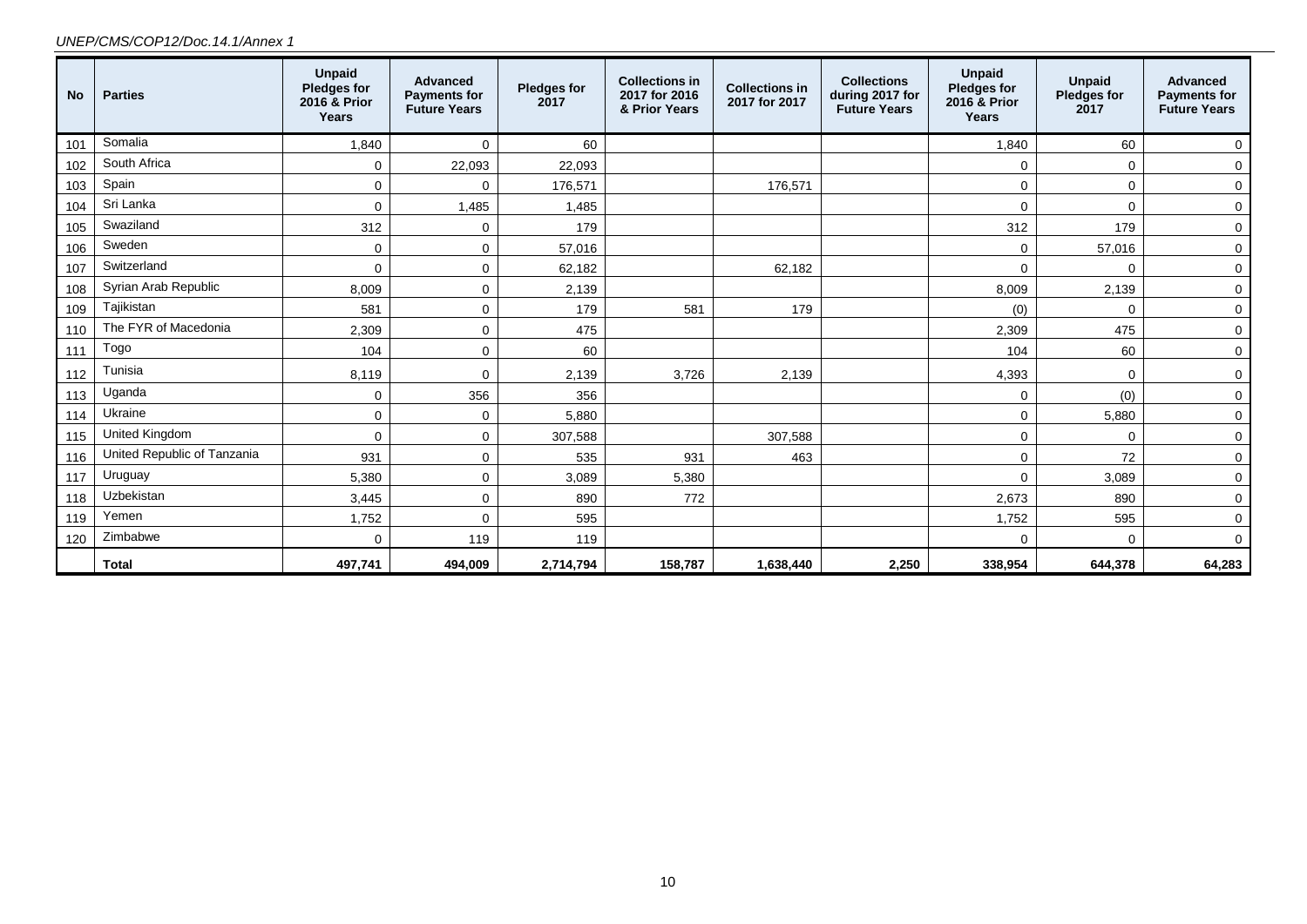## **Annex 2. Implementation of the 2015-2017 budget (in Euros)**

|                  |                                                      |               | 2015               |                 | 2016                 |                    | 2017            |                      | 2015 - 2017 TOTAL                            |               |                    |
|------------------|------------------------------------------------------|---------------|--------------------|-----------------|----------------------|--------------------|-----------------|----------------------|----------------------------------------------|---------------|--------------------|
| No               | <b>Budget item</b>                                   | <b>BUDGET</b> | <b>EXPENDI-</b>    | <b>BUDGET</b>   |                      | <b>EXPENDI-</b>    | <b>BUDGET</b>   |                      | EST.                                         | <b>BUDGET</b> | <b>ESTIMATED</b>   |
|                  |                                                      |               | TURES <sup>3</sup> | <b>Approved</b> | From                 | TURES <sup>3</sup> | <b>Approved</b> | From                 | <b>EXPENDI-</b><br><b>TURES</b> <sup>3</sup> |               | <b>EXPENDITURE</b> |
|                  |                                                      |               |                    | by COP11        | <b>TF</b><br>reserve |                    | by COP11        | <b>TF</b><br>reserve | (Jan-Dec)                                    |               |                    |
|                  | <b>Executive Direction and Management</b>            |               |                    |                 |                      |                    |                 |                      |                                              |               |                    |
|                  | Executive Secretary <sup>1</sup> , 97%               | 169,794       | 222,068            | 173,190         |                      | 194,589            | 176,653         |                      | 147,449                                      | 519,637       | 564,107            |
| $\boldsymbol{2}$ | <b>Deputy Executive Secretary</b>                    | 157,059       | 147,732            | 160,200         |                      | 156,941            | 163,404         |                      | 202,596                                      | 480,663       | 507,269            |
| 3                | Personal Assistant to the Executive Secretary        | 82,775        | 68,815             | 84,430          |                      | 69,838             | 86,119          |                      | 72,102                                       | 253,324       | 210,755            |
| 4                | Secretary to Deputy Executive Secretary, 50%         | 32,155        | 42,459             | 32,798          |                      | 43,408             | 33,454          |                      | 46,680                                       | 98,407        | 132,548            |
| 5                | Strategic Plan (Indicators, Companion Volume etc.)   | 15,000        | 0                  | 15,000          | 17,699               | 23,376             | 15,000          | 17,699               | 57,022                                       | 80,398        | 80,398             |
| 6                | Independent analysis of synergies in the CMS Family  | 50,000        | 42,928             |                 |                      | (21, 722)          |                 |                      | 13,050                                       | 50,000        | 34,257             |
|                  | <b>Subtotal</b>                                      | 506,783       | 524,002            | 465,618         | 17,699               | 466,430            | 474,630         | 17,699               | 538,900                                      | 1,482,429     | 1,529,333          |
|                  | <b>Implementation Support</b>                        |               |                    |                 |                      |                    |                 |                      |                                              |               |                    |
| 7                | Head, Aquatic Species <sup>1</sup> , 85%             | 121,774       | 133,014            | 124,210         |                      | 134,253            | 126,694         |                      | 83,076                                       | 372,678       | 350,343            |
| 8                | Associate Marine Mammals Officer <sup>1</sup> , 25%  | 22,551        | $\mathbf 0$        | 23,002          |                      | 21,821             | 23,463          |                      | 44,350                                       | 69,016        | 66,171             |
| 9                | Senior Advisor and Head of IOSEA, approx 12.5%       | 20,376        | 35,783             | 20,376          |                      | (14, 883)          | 20,376          |                      | 24,493                                       | 61,128        | 45,392             |
|                  |                                                      |               |                    |                 |                      |                    |                 |                      |                                              |               |                    |
| 10               | Head, Avian Species                                  | 143,264       | 172,014            | 146,129         |                      | 157,467            | 149,051         |                      | 151,547                                      | 438,444       | 481,028            |
|                  |                                                      |               |                    |                 |                      |                    |                 |                      |                                              |               |                    |
| 11               | Head <sup>2</sup> , Terrestrial Species              | $\mathbf 0$   | 0                  | 0               | 0                    | $\mathbf 0$        | $\Omega$        |                      | $\Omega$                                     | $\mathbf 0$   | $\Omega$           |
| 12               | Associate Programme Officer                          | 90,203        | 69,805             | 92,007          | 30,677               | 77,989             | 93,847          |                      | 77,110                                       | 306,734       | 224,903            |
| 13               | Associate Programme Officer, CAMI 50%                | 45,102        | 26,598             | 46,004          |                      | 17,774             | 46,924          |                      | 43,574                                       | 138,030       | 87,946             |
|                  | <b>Subtotal</b>                                      | 443,270       | 437,213            | 451,728         | 30,677               | 394,420            | 460,355         |                      | 424,150                                      | 1,386,030     | 1,255,784          |
|                  | <b>Scientific Advisory Services</b>                  |               |                    |                 |                      |                    |                 |                      |                                              |               |                    |
| 14               | Scientific Advisor                                   | 143,264       | 177,120            | 146,129         |                      | 180,344            | 149,051         |                      | 186,192                                      | 438,444       | 543,657            |
|                  | <b>Subtotal</b>                                      | 143,264       | 177,120            | 146,129         |                      | 180,344            | 149,051         |                      | 186,192                                      | 438,444       | 543,657            |
|                  | <b>Conferences and Support Services</b>              |               |                    |                 |                      |                    |                 |                      |                                              |               |                    |
| 15               | Head <sup>2</sup>                                    | $\mathbf 0$   | $\mathbf 0$        | $\mathbf 0$     |                      | $\mathbf 0$        | $\Omega$        |                      | $\mathbf 0$                                  | $\mathbf 0$   | $\Omega$           |
| 16               | Programme Assistant (GS-5)                           | 64,310        | 59,483             | 65,596          |                      | 55,945             | 66,908          |                      | 61,022                                       | 196,814       | 176,450            |
| 17               | Secretary, 50%                                       | 32,155        | 24,500             | 32,798          |                      | 25,460             | 33,454          |                      | 30,947                                       | 98,407        | 80,906             |
| 18               | Clerk, 50%                                           | 32,155        | $\mathbf 0$        | 32,798          |                      | $\mathbf 0$        | 33,454          |                      | $\mathbf 0$                                  | 98,407        | $\mathbf 0$        |
| 19               | Secretary, 50%                                       | 32,155        | 32,638             | 32,798          |                      | 29,309             | 33,454          |                      | 33,057                                       | 98,407        | 95,004             |
| 20               | Secretary, 50%                                       | 32,155        | 38,930             | 32,798          |                      | 42,097             | 33,454          |                      | 45,326                                       | 98,407        | 126,353            |
|                  | <b>Subtotal</b>                                      | 192,930       | 155,550            | 196,789         |                      | 152,811            | 200,724         |                      | 170,351                                      | 590,443       | 478,712            |
|                  | <b>Resource Mobilization and Interagency Affairs</b> |               |                    |                 |                      |                    |                 |                      |                                              |               |                    |
| 21               | Associate Partnerships and Fundraising Officer       | 90,203        | 88,899             | 92,007          |                      | 91,266             | 93,847          |                      | 94,393                                       | 276,057       | 274,558            |
| 22               | Associate Programme Officer, Western Hemisphere,     |               |                    |                 |                      |                    |                 |                      |                                              |               |                    |
|                  | 50%                                                  |               |                    |                 |                      |                    |                 |                      | $\Omega$                                     |               | $\Omega$           |
|                  | <b>Subtotal</b>                                      | 90,203        | 88,899             | 92.007          |                      | 91,266             | 93.847          |                      | 94,393                                       | 276,057       | 274,558            |